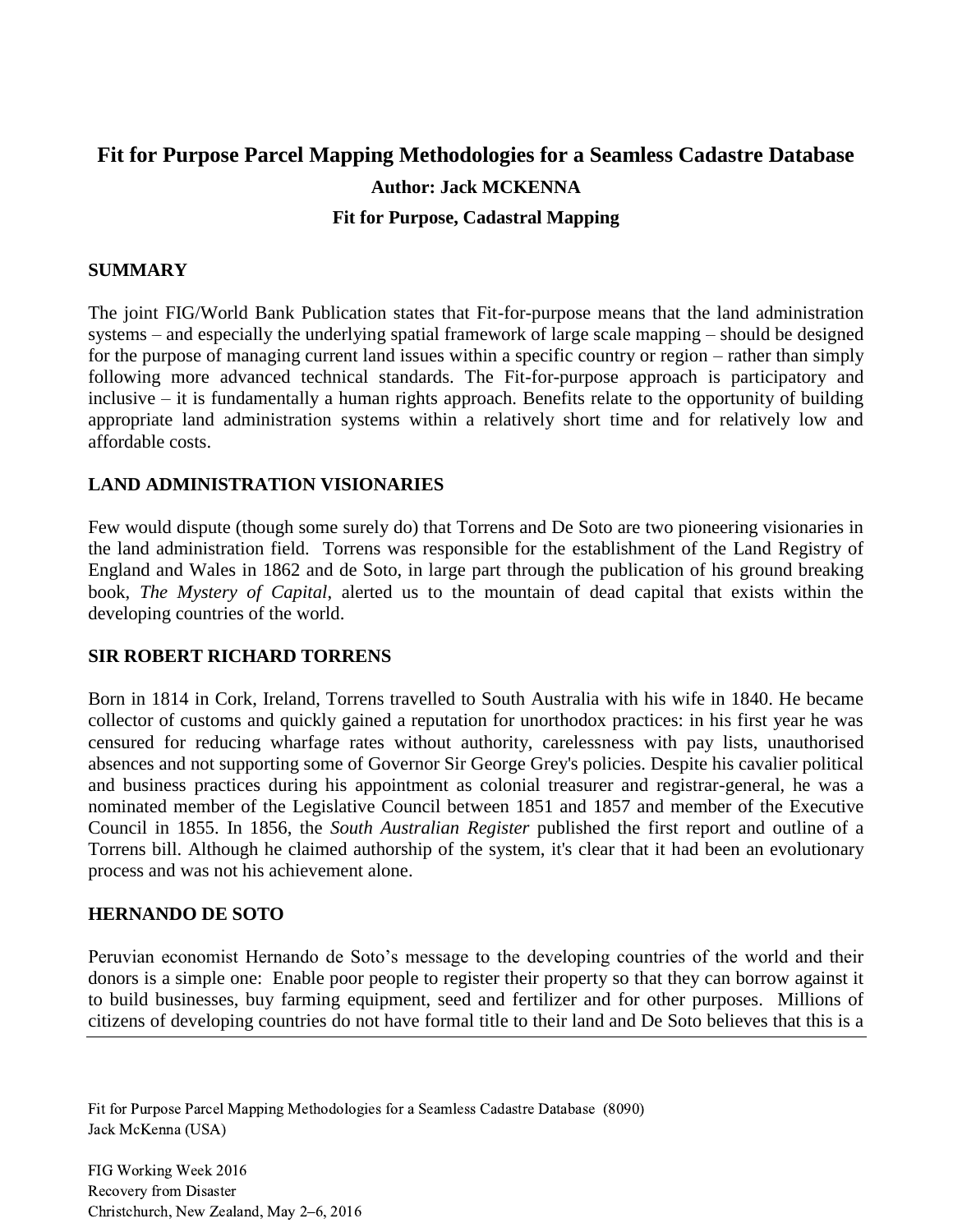key source of rural and urban poverty. According to de Soto, the value of un-registered land in developing countries totals over US\$9 trillion. As a result of not registering their land, their most under-utilized and prized possession, they cannot convert their asset into collateral for loans.

#### **DE SOTO AND THE IMPORTANCE OF SECURE LAND TENURE**

Between half and three quarters of a country's wealth can be comprised of land and buildings. Securing land tenure through creation of a property title can significantly increase property values and subsequent investments. de Soto's book *The Mystery of Capital* attempts to explain why capitalism has triumphed in the west and failed everywhere else. The following extracts from that book offer powerful arguments to support his theories.

The major stumbling block that keeps the rest of the world from benefiting from capitalism is its inability to produce capital. Capital is the force that raises the productivity of labor and creates the wealth of nations and it is the one thing that the poor countries of the world cannot produce for themselves.

Even in the poorest countries, people save and accumulate wealth. In Egypt, for instance, the wealth that the poor have accumulated is worth fifty-five times as much as the sum of all direct foreign investment ever recorded there, including the Suez Canal and the Aswan Dam. But the poor hold their resources in defective forms: houses built on land whose ownership rights are not adequately recorded, unincorporated businesses with undefined liability and industries located where financiers and investors cannot see them. Because the rights of these possessions are not adequately documented, these assets cannot readily be turned into capital, traded or used as collateral for a loan.

The formal property system is where capital is born. Once the focus is on the title to a house and not on the house itself, it is possible to go beyond viewing the house as mere shelter (a dead asset) and to see it as live capital.

In the West, by contrast, every parcel of land, every building, every piece of equipment or store of inventories is represented in a property document that is the visible sign of a vast hidden process that connects all these assets to the rest of the economy. These assets can be used as collateral for credit. The single most important source of funds for new business in the United States is a mortgage on the entrepreneur's house. These assets also provide a link to the owner's credit history, an accountable address (Author note: universally available from what3words.com, 2015) for the collection of debts and taxes, the basis for the creation of reliable and universal public utilities and a foundation for the creation of securities (like mortgage backed bonds) that can then be rediscounted and sold in secondary markets. By this process the West injects life into assets and makes them generate capital. Americans and Europeans established widespread formal property law and invented the conversion process in that law that allowed them to create capital. (de Soto, 2000)

## **BEFORE THE TORRENS SYSTEM**

Fit for Purpose Parcel Mapping Methodologies for a Seamless Cadastre Database (8090) Jack McKenna (USA)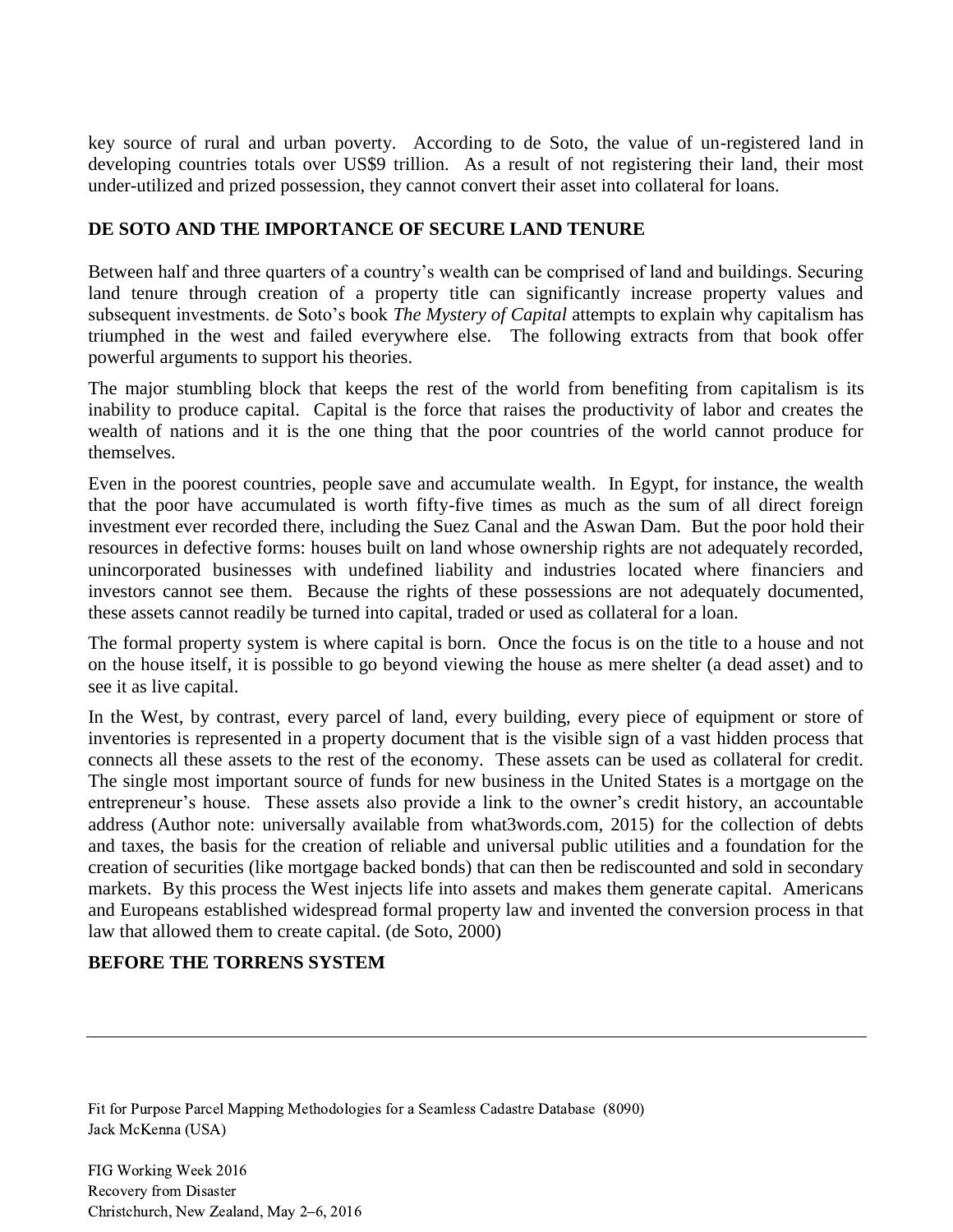Before the Torrens system was introduced in 1862, a General Law title system operated that consisted of a chain of title deeds all of which had to be in place to enable a property to be transferred. Title deeds are documents that show ownership, as well as rights, obligations, or mortgages on a property. A General Law title could have many deeds, many of which were handwritten, not always legibly. Torrens created a central registry where all transfers of land are recorded in the register, thereby producing a single title with a unique number (or folio) that also records easements, mortgages and discharges of mortgage.

### **WHAT IS THE TORRENS TITLE SYSTEM?**

The Torrens title system is a secure and reliable method of recording and registering land ownership and interests. Established in South Australia in 1858, the then revolutionary and efficient land titling system was adopted throughout Australia and New Zealand. Countries now using the system include, among others, England and Wales, Ireland, Trinidad and Tobago, Malaysia, Singapore, Iran, Canada and Madagascar.

The Torrens title system works on three principles:

- 1. The land titles Register accurately and completely reflects the current ownership and interests about a person's land.
- 2. Because the land titles Register contains all the information about the person's land, it means that ownership and other interests do not have to be proved by long complicated documents, such as title deeds.
- 3. Government guarantee provides for compensation to a person who suffers loss of land or a registered interest. (Victoria State, 2012)

## **UK LAND REGISTER RULES (LTR 1898) - MAPS AND VERBAL DESCRIPTIONS OF LAND (FIXED BOUNDARY AND GENERAL BOUNDARY SURVEYING)**

It appears that in 1898 the UK Land Registry was not about to become entangled in a discussion of the pros and cons of general boundary versus fixed boundary surveying methodologies. Rather, their focus seemed to be squarely on getting properties into the revenue-generating register as quickly and affordably as possible by either method. As might be expected, revenue was the driving force in the establishment of the Land Registry.

**Rule 209.** The ordnance map, on the largest scale published, shall be the basis of all registered descriptions of land.

*Author note: The UK Ordnance Survey national coverage map series consists of 1:1,250 (urban), 1:2,500 peri-urban) and 1:10,000 mapping (rural). In the past, 1:10,560 (6 inches to I mile) scale mapping was also used.*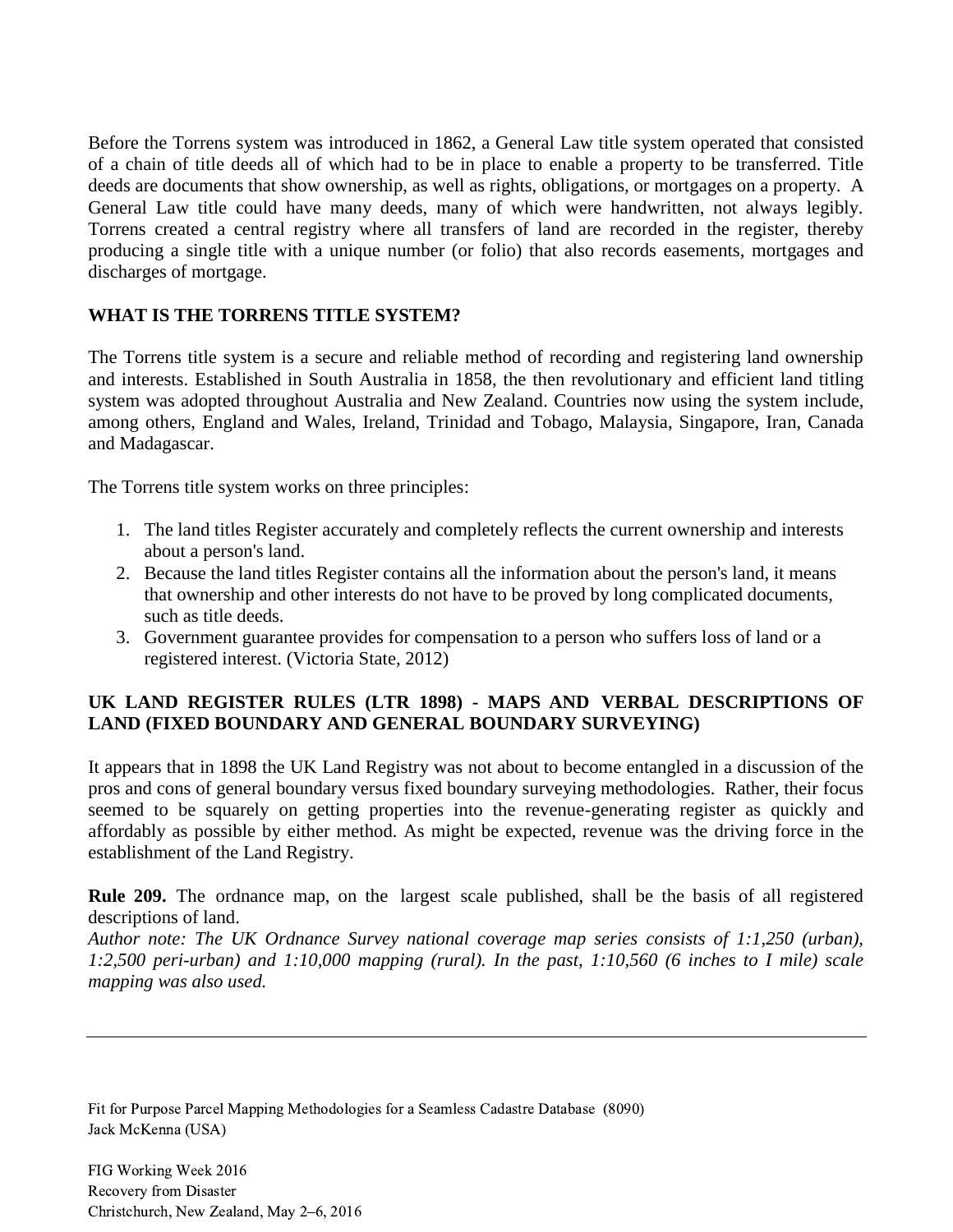**Rule 210**. The notes on the plan, if sufficiently exhaustive, will in many cases render a verbal description of the land on the register unnecessary, but a schedule in the case of large estates should at any rate be added.

**Rule 211**. If it is desired to indicate on the filed plan, or otherwise to define in the register, the precise position of the boundaries of the land or any parts thereof notice shall be given to the owners and occupiers of the adjoining lands, in each instance, of the intention to ascertain and fix the boundary, with such plan, or tracing, or extract from the proposed verbal description of the land as may be necessary, to show clearly the fixed boundary proposed to be registered; and any question of doubt or dispute arising therefrom shall be dealt with as provided by these Rules.

**Rule 212**. When the position and description of the boundaries of the land have been thus ascertained and determined, the necessary particulars shall be added to the filed plan, which shall be the Property Register.

**Rule 213.** Except in cases in which the fixed boundary of the land has been thus ascertained the map shall be deemed to indicate the general boundaries only. In such cases the exact line of the boundary will be left undetermined (as for instance whether it runs along the centre of a wall or fence, or its inner or outer or how far it runs within or beyond it; or whether or not the land registered extends to the centre of an adjoining road or stream). When a general boundary only is desired to be entered in the register, notice to the owners of the adjoining lands need not be given. The result of this Rule is that, where the boundary is left undetermined, no indemnity will be given if the dispute is confined to the general boundary line.

**Rule 214.** Where, and so far as, physical boundaries or boundary marks do not exist, the fullest available particulars of the boundaries shall be· added to the plan. This Rule appears to be applicable whether a precise boundary is fixed or not. (Benjamin, Marigold, 1899)

*Author note: The UK Land Registry system, and its exclusive use of 1:1,250, 1:2,500 and 1:10,000 national map coverage for creation of the cadastre, is worthy of consideration of adoption by developing countries as a Fit-for-purpose parcel mapping model for creation of a seamless cadastre database. It was obvious to the pioneering UK Land Registry, even in 1862, that accurate topographic mapping in conjunction with a hybrid of general boundary and fixed boundary surveying methodologies, was eminently Fit-for-purpose.*

## **CONVERTING DIRT TO GOLD: HOW TO CREATE CAPITAL FOR MILLIONS OF PEOPLE IN DEVELOPING COUNTRIES**

Millions of the world's poor have assets in the form of houses, crops and businesses, yet they cannot create capital from them. One reason they are not able to leverage their assets is due to the lack of a formal property system. Or, on the other hand, there is a formal property system that operates under corruption-ridden, complex, expensive and pro-wealthy rules. Too much land is in the hands of too few people in developing countries and by some estimates, putting land measuring as little as one tenth of an urban acre, or one or two rural acres, in the hands of the poor in developing countries is sufficient to break the cycle of poverty.

Citizens of developing countries can begin to generate wealth in the form of land that they own or occupy. The first step in converting their land from an asset to capital is providing a solution to the

Fit for Purpose Parcel Mapping Methodologies for a Seamless Cadastre Database (8090) Jack McKenna (USA)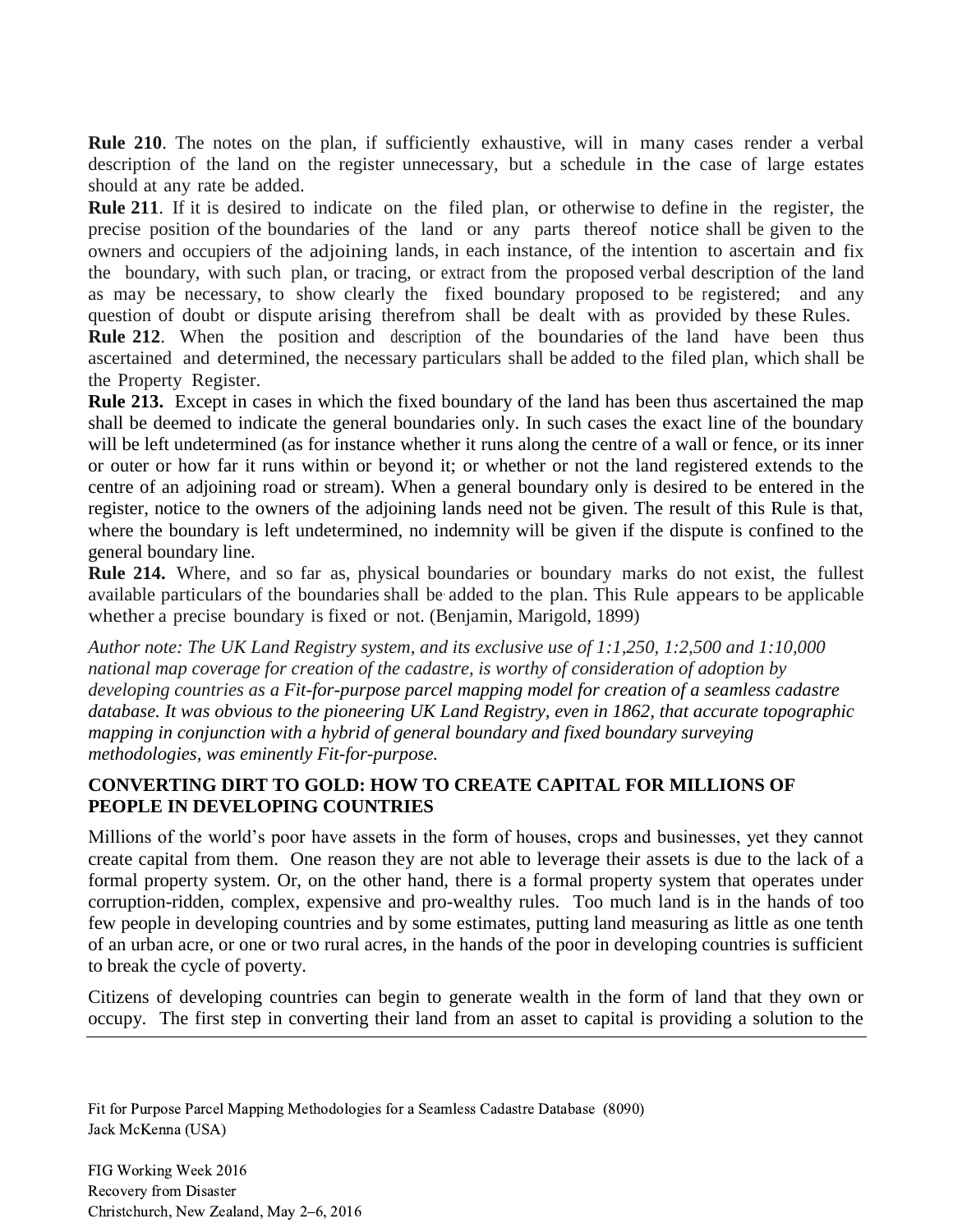problem of achieving secure land tenure. Debates have been taking place regarding the lack of secure land tenure in developing countries for many decades. If nothing is done to implement a workable program for establishing secure, pro-poor and pro-women land tenure in the very near future it is safe to assume that the same debates will continue for many more decades. A global approach to helping people secure land tenure must be implemented as soon as possible.

The real estate market is the proven catalyst for generating capital movement in markets worldwide. The power of the real estate market is the asset (land and structures). Knowing "**where**" this property is located, and "**who**" owns it is the basic foundation for real estate transactions. The ability to access the "where" and "who" information is critical for the rapid exchange of properties in the marketplace. If a comprehensive, accurate and transparent land records system is in place, the speed with which such property transactions can transpire is significantly increased. The faster property contracts move, the more capital there is in motion in the marketplace. The more capital that is available in the marketplace, the greater the investment and development that results.

Many developing countries deny women the right to own property. A report by ActionAid International, *Cultivating Women's Rights for Access to Land 2005*, states that, although it has been proven that empowering women socially and economically leads to positive effects on household food security levels, women experience unacceptable statutory and customary discrimination.

Geospatial mapping and GIS foundations are the means by which the door to the property title insurance market is opened. Once the issue of who owns what property is settled, this provides the assurance needed for financial institutions to provide primary and secondary mortgage financing. The concept revolves around the reality in developing countries that the citizens, when they acquire title or a certificate of occupancy to the property they own (or occupy) can obtain secured loans, backed by the property title or certificate of occupancy, for the purpose of improving their property or for buying new property.

The US model is the basis for establishment of the primary and secondary mortgage markets in developing countries. The effect on the economies of those countries is substantial. This is not surprising when it is realized that 12% or more of the US economy is driven by the primary and secondary mortgage and real estate markets. When people buy a home they start to take better care of it. They buy paint, lumber and plumbing supplies. They employ builders to construct additions to their property. They buy a second home. They employ landscapers, plumbers, electricians, and painters. The economic conditions within countries that enable their citizens to own property improves dramatically.

The happy citizens are then persuaded that paying property taxes and getting permits to build or improve a home are necessary functions of society and of benefit to everyone. Taxes pay for improvements in city infrastructure, construction of schools, hospitals and parks. They learn that capitalism can be a good thing. So they register their property and pay taxes on equitably assessed property values. A modern land records management system is created and all the property ownership and mapping information is used to feed a GIS, in addition to a variety of land records management software modules for land registry records keeping, cadastral mapping and tax revenue calculation.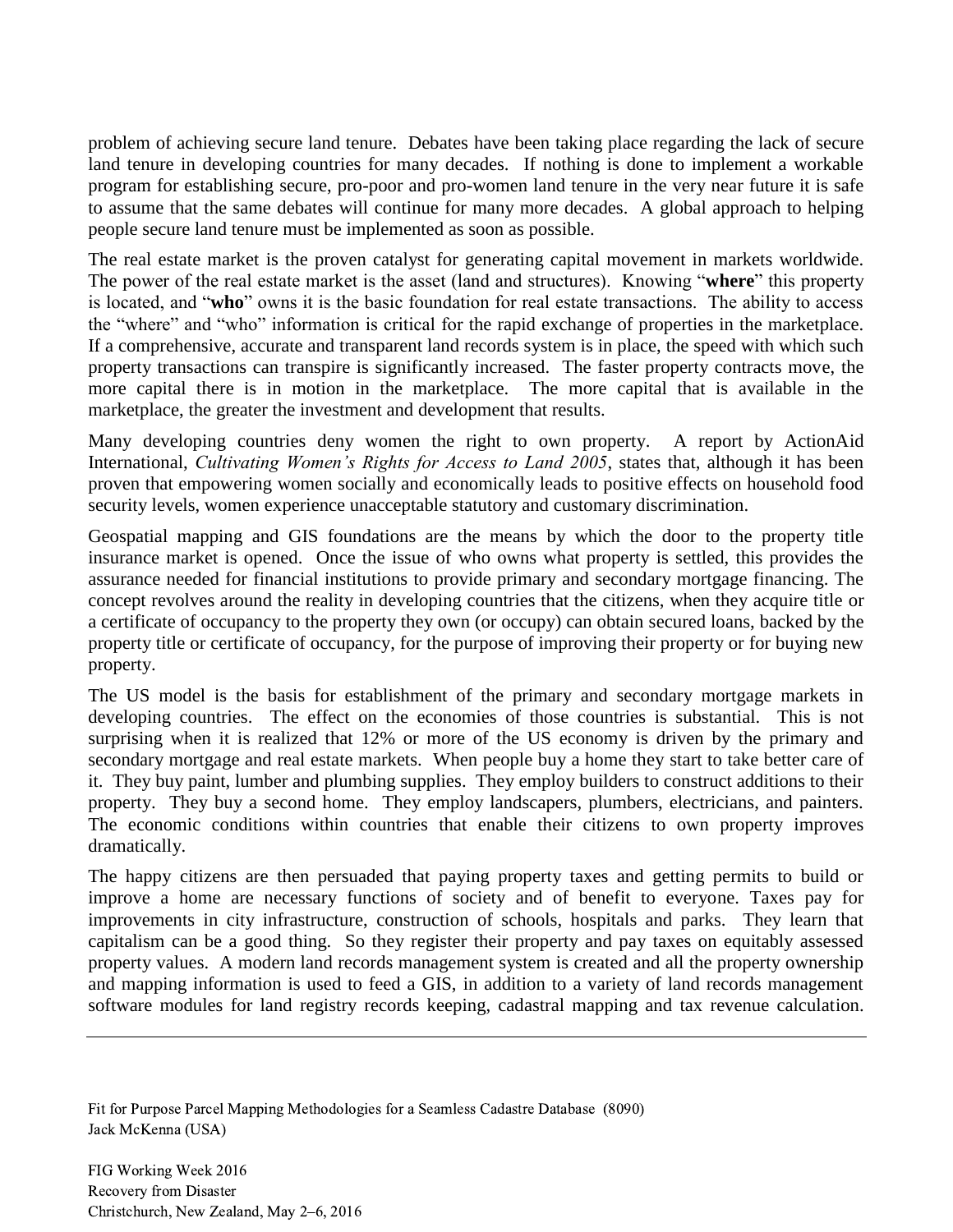The databases are kept current and the NSDI compliant information becomes available for use by both the public and private sectors. As a result, a reliable and transparent revenue stream is established to enable local and national governments to provide greatly improved services to the citizens, attract investment and provide funding mechanisms for property and industrial development. (McKenna, 2006, 2016)

### **WHO OWNS THE WORLD**

A recently published book, *Who Owns the World* by author Kevin Cahill, asserts that the main cause of most remaining poverty in the world is an excess of land ownership in too few hands. What the book also asserts is that private ownership of a very small amount of land – one tenth of an urban acre or an acre or two of rural land, granted to every person on the planet has the potential to, and Cahill believes will, begin the ending of poverty on a global basis.

In some countries people have obtained the land they need, the acreage for a private dwelling, and obtained a form of ownership for that acreage. In many cases, what they have is not ownership but feudal tenure, sometimes called 'freehold'.

The very touchstone of what freedom really is, though, in the here and now, is clear. It is the right and ability of individuals, men and women, to actually own land. With ownership comes security of shelter, and a vital means to the right to life. But, as the 15% of the planet who have obtained relative ownership of their homes show, ownership is also the first step to prosperity and the solvent that destroys poverty.

More than 50% of the world's 197 countries and 66 territories have either no land registry at all, or one that covers less than 10% of the land of the country. Ask why so few proper land registries exist anywhere in the world. Then look at those who scream the loudest about the sanctity of private land ownership rights, those not named in any land registry, but who really do own most of the land of the earth.

Of the earth's 6,500 million inhabitants, few, perhaps just 15%, own anything at all, and most are pitifully poor. The distinguishing feature of universal poverty is landlessness. Yet, there is no great movement to get land to the impoverished masses. Aid, yes. Land, no. (Cahill, 2006)

## **THE SEAMLESS CADASTRE DATABASE**

There are several compelling reasons for surveying a property parcel that will become part of a comprehensive fiscal cadastre:

- Problems with inadequate cadastres, lax and inequitable tax policies and practices hinder the revitalization and maintenance of neighborhoods and prevent local governments from collecting revenue needed to support public services.
- Provide documentation in the form of a parcel survey to help citizens achieve secure land tenure
- A property owner desires to know as accurately as possible the value of his or her asset when selling a property or seeking a mortgage on it, and;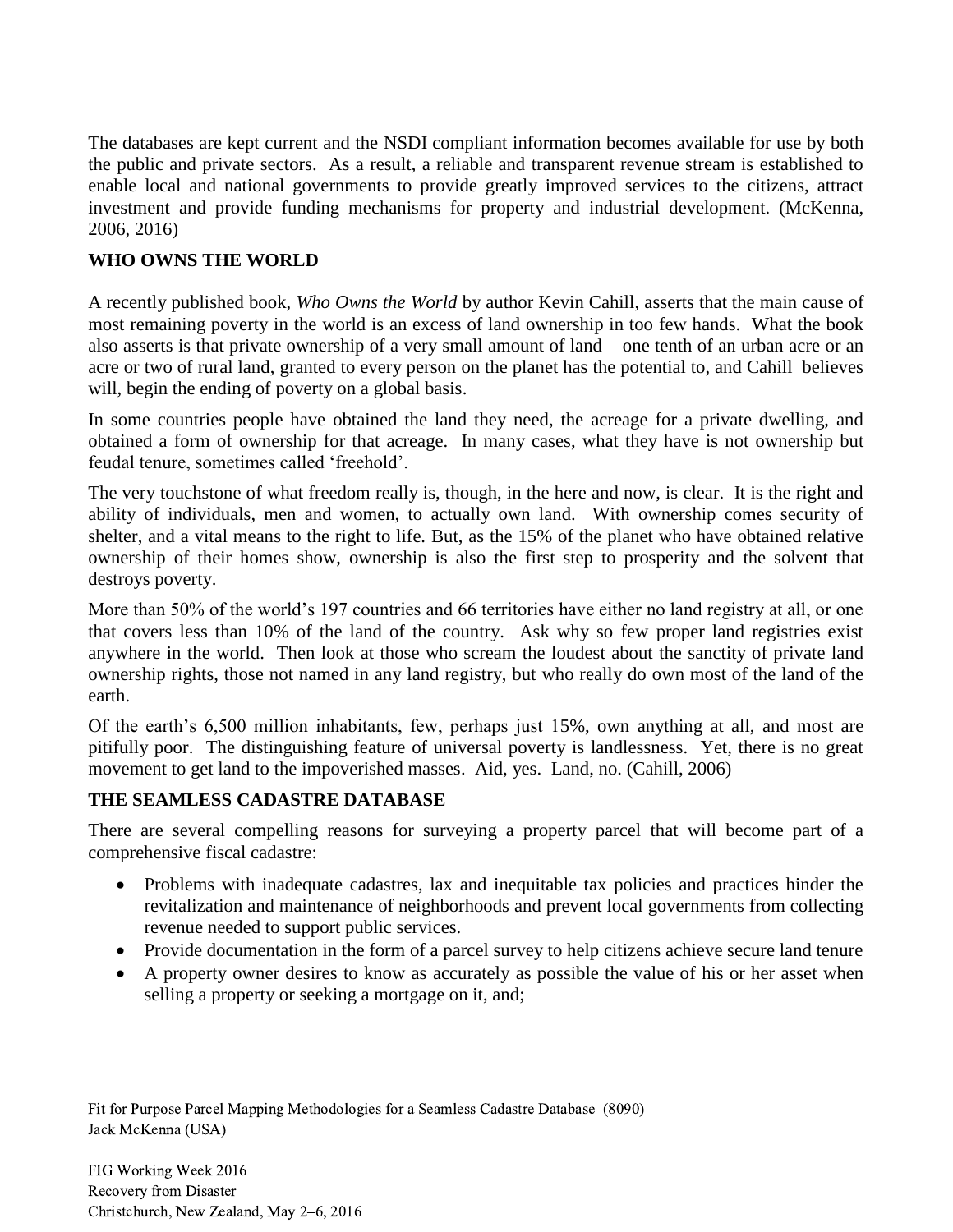A taxing agency needs to know the area of a parcel in order to apply the correct property tax rate to it

Parcel corners locate parcels on the surface of the earth, to one level of accuracy or another, resulting in a coordinate-based cadastral mapping system that is improved and updated as new parcels are surveyed or mapped over time. An important role that is played by parcel corners is the ability to calculate the area of a parcel based on the parcel corner coordinates. Therefore, the more accurate the parcel corner coordinates, the more accurate is the resulting parcel area calculation. Regardless of the methodology employed for the location of parcel corners on the earth's surface, it is impossible to calculate any parcel area with 100% precision.

There are two primary technologies employed today in the task of locating parcels on the earth's surface.

- 1) Land surveying: Land surveyors use a total station (a tripod mounted optical instrument that measures angles and distances between parcel corners along a parcel boundary) and GPS receivers that locate a position on the ground based on time and distance measurements to satellites that are in orbit above the earth. When parcel corners are surveyed using either total station or GPS technology, the resulting fixed boundary accuracy of parcel corners can be calculated to within a few centimeters of their true position. A two man field survey crew can survey fixed boundary parcels at the rate of 3 to 10 a day, depending on the complexity of the parcel boundaries.
- 2) Aerial surveying: Aerial surveying, or photogrammetry, is widely employed throughout the world to create general map boundary databases over very large portions of the earth's surface. When parcel corners are surveyed using photogrammetric technology, their resulting accuracy can be calculated to within 5 centimeters to three meters, depending on the level of accuracy of the underlying photogrammetric map that has been created. Individual mapping technicians (using inexpensive office-based workstations) can survey general boundary parcels at the rate of 40 to 50 per day, depending on the complexity of the parcel boundaries.

The major differences between land and photogrammetrically surveyed parcel corners are the accuracy, cost and time required to create the parcel corner coordinates. (McKenna, 2016)

## **DEFERRED MONUMENTATION – GOOD IDEA OR BAD IDEA?**

In his excellent, informative and mostly pragmatic paper, "*Deferred Monumentation and the Shakedown Factor*", D. Goodwin discusses how surveyors and legislators, in their efforts to define land unambiguously, have had to consider a number of models including the general boundary system, even though the physical boundary features such as fences and walls sometimes disturb or destroy boundary marks when they are erected. Additionally, they usually are not erected exactly on the legal boundaries, either to avoid disturbing boundary marks or else in ignorance of their position. In another widespread model, the fixed boundary system, corner boundary marks are the norm. Goodwin raises two questions. First, whether it would be better for surveyors to place boundary marks after the erection of physical

Fit for Purpose Parcel Mapping Methodologies for a Seamless Cadastre Database (8090) Jack McKenna (USA)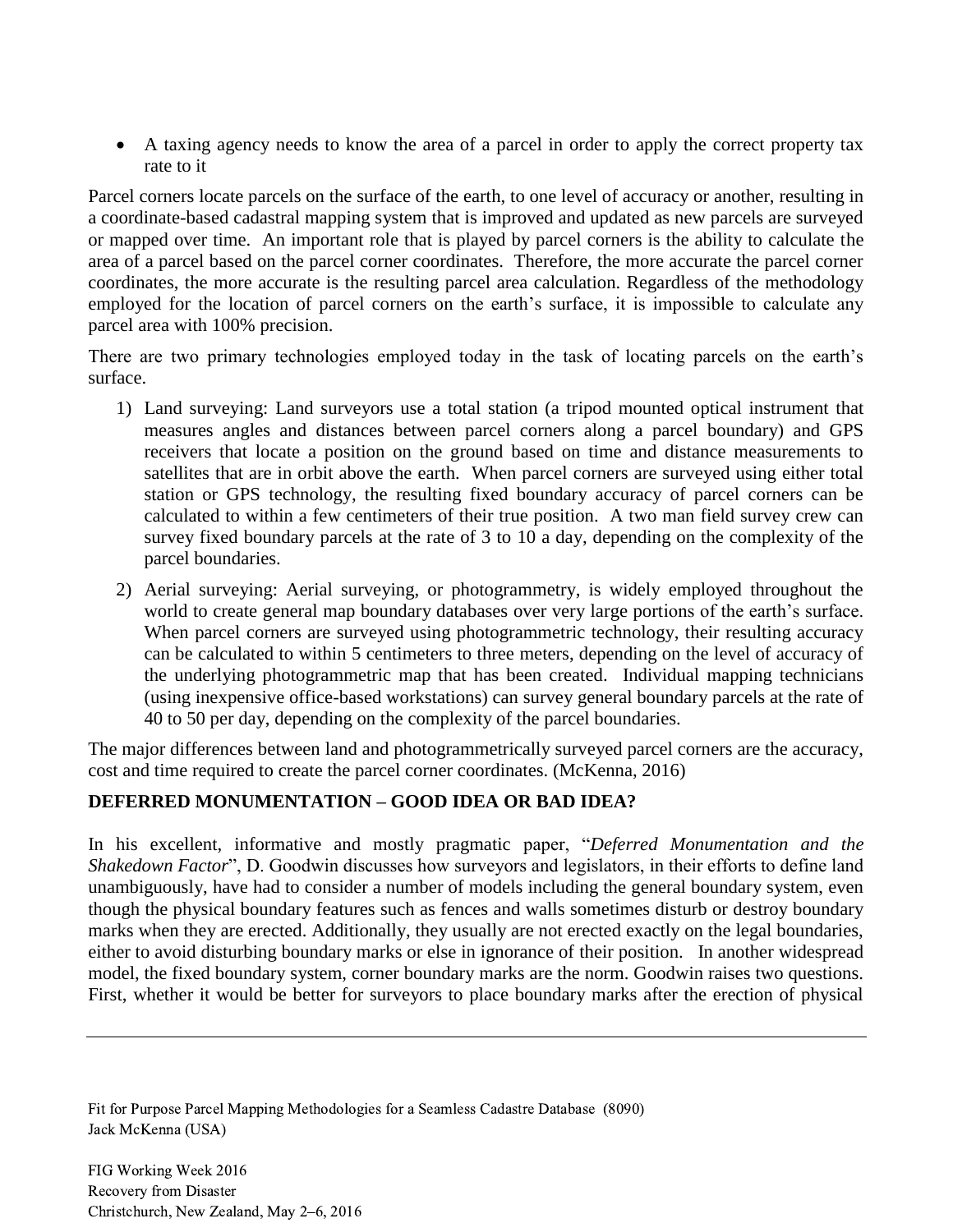boundaries, roads and services, and second, whether it is necessary to place boundary marks at all, or whether these should be placed only to resolve conflict where this arises.

Goodwin discusses his Case Study 1: High Density Developed Townships in Zimbabwe. HDDTs, which make up a significant percentage of dwellings in Zimbabwean urban centres, typically cater to lower income residents. The townships were originally set out by the Department of Physical Planning to non-title specifications, and core houses were built, amounting to approximately half of the final residential unit. Non-title pegs that were placed were necessary for the orderly building of roads and houses, and guiding the erection of physical boundaries. Despite having no legal weight, these pegs also assisted from time to time in arbitrating disputes.

The following are thought to be the most significant questions asked of residents in Goodwin's research:

Question: How long does it take right holders to enclose their properties with some form of physical boundary?

- About 20% of physical boundaries are built in the first year of occupation
- Approximately 50% of the properties are enclosed by about four years
- Approximately 66% of the properties are enclosed after about seven years
- After 17 years, 90% of properties are enclosed by physical occupation lines.

Question: What form is the physical boundary?

- $\bullet$  Fence 63%
- $\bullet$  Hedge 16%
- Concrete wall 9%
- Brick wall 3%
- Other 3%
- No physical boundary 6%

Question: Is there any dissention with neighbours over the common boundaries?

• Ninety-eight per cent of respondents had achieved amicable consensus over the common boundaries, even where these departed from the pegs originally placed.

According to Goodwin, the gains accruing from deferring boundary monumentation are seldom justifiable, and boundary marks should have well defined centre-marks and be surveyed to accuracies comparable with survey control marks in order to densify control and to act as witness marks. Goodwin suggests that, although right-holders generally regard physical boundaries as the primary boundary evidence, departures with legal boundaries are seldom a threat to secure title. Wherever there is doubt, dispute or disaster, it is important that a dense network of surveyed points exists, whether control marks or boundary marks, that can be used in arbitration and re-instatement. All compromise is based on give and take, but there can be no give and take on fundamentals. Goodwin draws the conclusion that any compromise on mere fundamentals is a surrender. He states that physical boundaries erected by abutting right holders exhibit a degree of give-and-take, and

Fit for Purpose Parcel Mapping Methodologies for a Seamless Cadastre Database (8090) Jack McKenna (USA)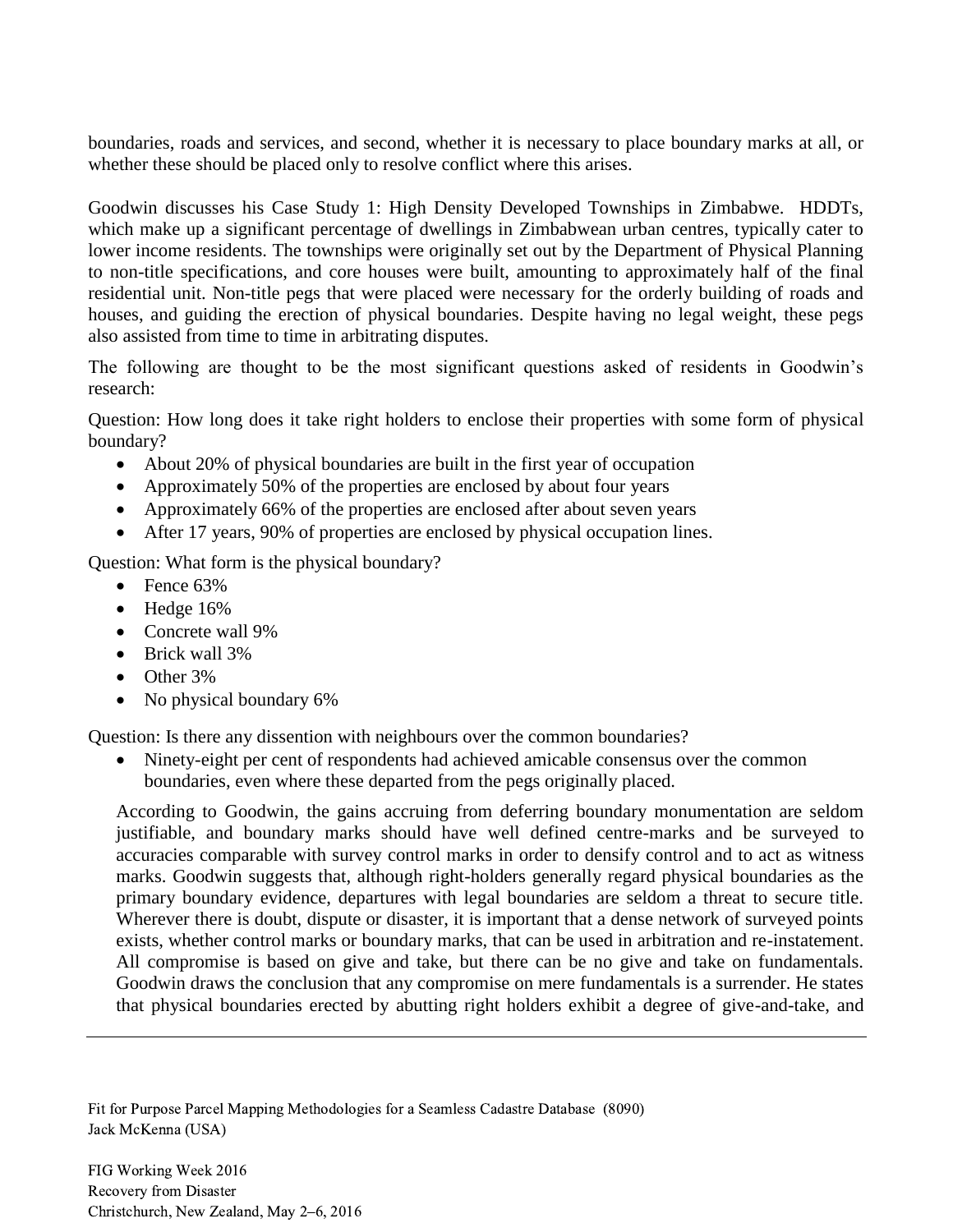right-holders tend to regard these positionally-flawed physical boundaries as the primary source of boundary evidence, but the underlying fundamentals of well-defined marks, both control marks and well defined boundary marks, should not lightly be surrendered. (Goodwin, 2013)

*Author note: In a world where time and money are not a consideration, Goodwin's conclusions are beyond reproach. Like Goodwin, the author of this paper has densified control networks through the use of accurately surveyed permanent parcel boundary marks (all photo identifiable for use within aerial triangulation block adjustments) for inclusion in the national network. However, the cost to install parcel corner boundary markers that will then be surveyed in the field is simply prohibitive to most national and local governments in developing countries. The urban area around, for example, Nairobi, contains approximately 1.5 million parcels. How long would it take and how much would it cost to install and survey boundary marks to each of those parcels? Maybe \$50, more likely \$100 per parcel, and very likely more than that. This is too much time and money for government agencies who urgently desire to have a functioning and affordable revenue-generating fiscal cadastre as soon as possible. Digital orthophotography will provide the means to create as many as 75% of those parcels at a fraction of the cost (\$10 approximately) required for general boundary parcels compared to the cost of fixed boundary parcels. Well-defined boundary marks can be installed and surveyed for those parcels that cannot be mapped using general boundary mapping techniques. Likewise, any general boundary surveyed parcels whose ownership is transferred can have well defined boundary marks installed and surveyed (at the seller's expense) with a subsequent upgrade of its status within the cadastre to a fixed boundary parcel. The unfortunate reality is that monumentation of all parcel corners will result in deferred revenue collection.* 

*Goodwin did not mention the shortcomings of the physical flaws involved with the recovering of fixed boundary markers: namely the "Pincushion Effect". The "pincushion corner" (Fig. 4) is a term coined by surveyor and author Jeff Lucas to describe the phenomena of multiple boundary markers being set by land surveyors when only one boundary corner exists under the law. It is common knowledge that no two surveyors can agree on the location of any given property corner. The pin cushion is physical proof of that notion. Is the pin cushion also physical proof that the entire 2cm accuracy fixed boundary claim is a tad over rated?* 

Fit for Purpose Parcel Mapping Methodologies for a Seamless Cadastre Database (8090) Jack McKenna (USA)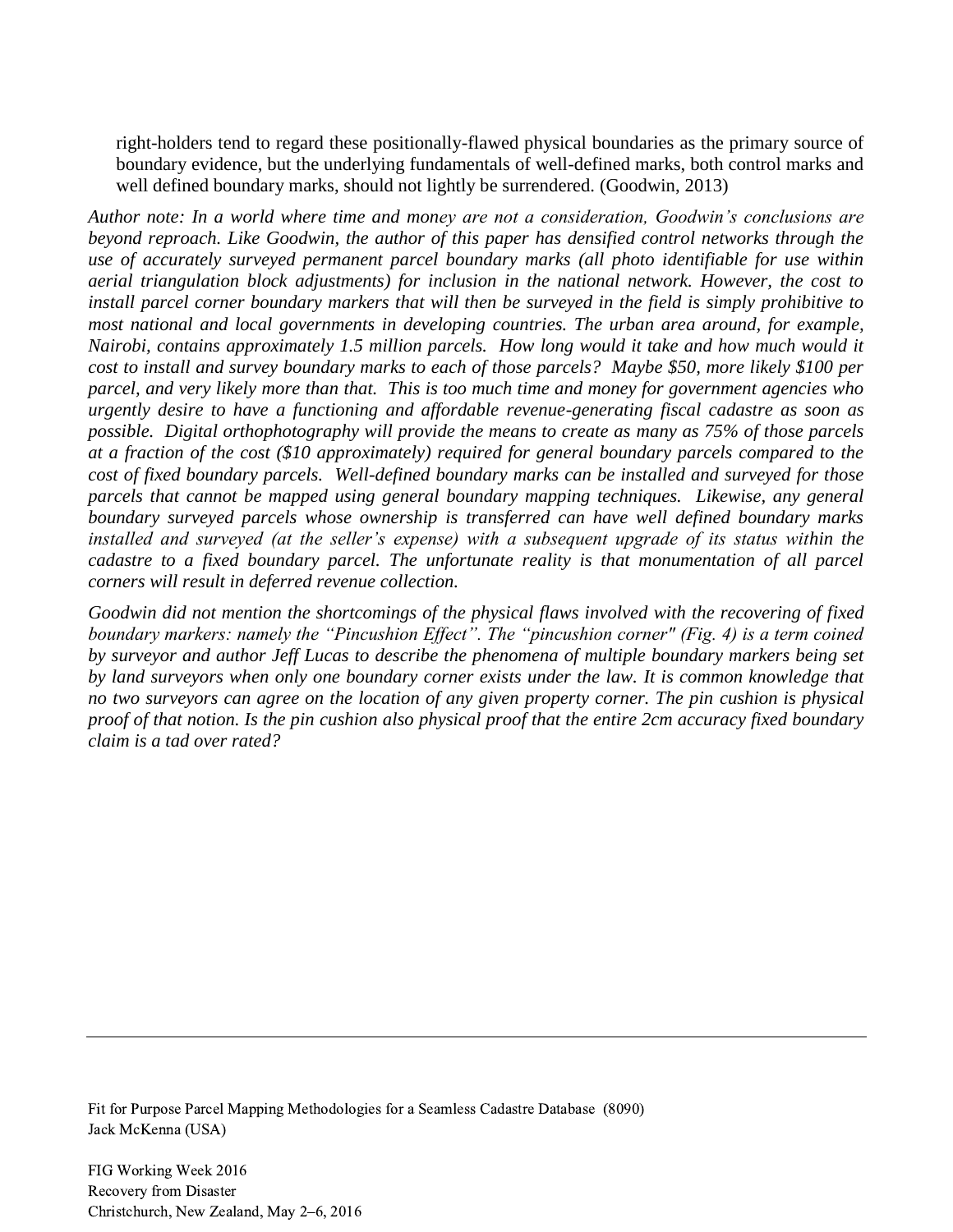

**Fig. 4 The 'Pin Cushion' Corner (Dietz Surveying, Maryland, USA)**

**Area Calculation Comparisons of a Fixed Boundary and a General Boundary Surveyed Parcel**

The diagrams below (Figs. 1, 2 and 3) show how the area of a hypothetical 2 Ha parcel is calculated using fixed boundary survey coordinates values (theoretical 100% precision) and using general boundary coordinate values (a 3 meter off-set to reflect the maximum error obtained from a 1:5,000 digital orthophoto). The maximum coordinate off-set (outward or inward) results in an area calculation for the parcel that is within 8% of the actual parcel area. It should be noted that a coordinate error of 3 meters is associated with mapping accuracy that is inferior to Class 2 accuracy as defined in the ASPRS Map Accuracy Table shown in **Table 1.** Class 2 accuracy should be the minimum accuracy level applied to cadastre creation.

Fit for Purpose Parcel Mapping Methodologies for a Seamless Cadastre Database (8090) Jack McKenna (USA)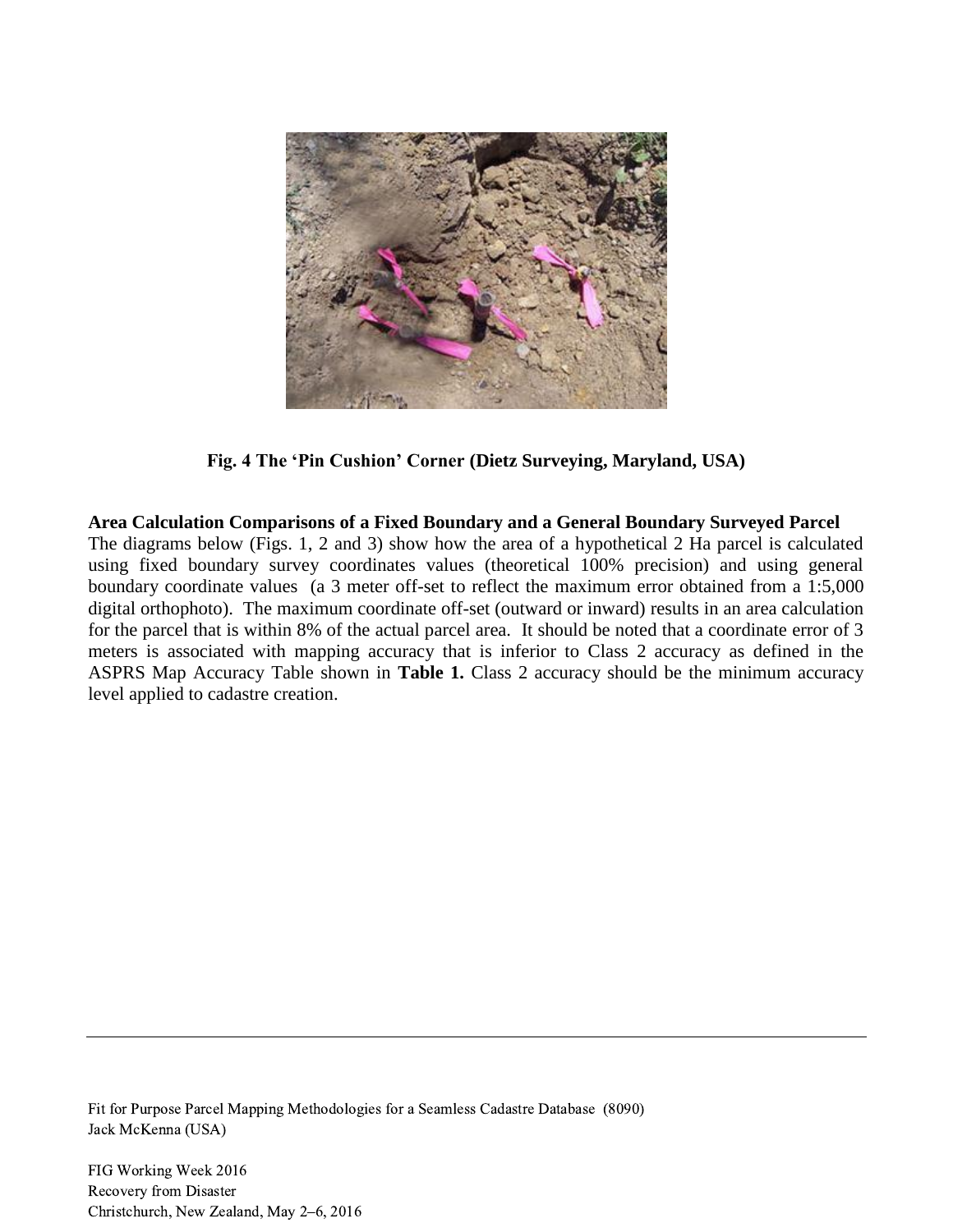

#### **WHAT IS A CADASTRE?**

A Cadastre is a public record that contains a delineation of individual parcel boundaries, attributes for ownership information and the rights associated with each parcel that is used to confirm ownership and as a basis of property taxation. When all ownership information is accumulated a modern land administration system is developed which is used to feed a GIS (in addition to a variety of land records management software such as modules for land registry, cadastre and valuation records keeping), maintain cadastral mapping databases and enable property tax revenue calculation.

Most countries that use modern GIS, total station, GPS and photogrammetric mapping techniques to create a contiguous parcel database (cadastre) for the calculation of property taxes primarily use the general boundary survey methodology to create a database of calculated parcel areas based on general boundary parcel corner coordinates. Because of the reality that the resulting calculated areas are in error from 3% to 8% for ASPRS Class I or Class 2 mapping at a scale of 1:5,000 (Class 3 mapping is rarely used due to the higher errors achieved) the billing area for each parcel could be reduced by 10%. That is, if the parcel area calculated from a general boundary survey is, for

Fit for Purpose Parcel Mapping Methodologies for a Seamless Cadastre Database (8090) Jack McKenna (USA)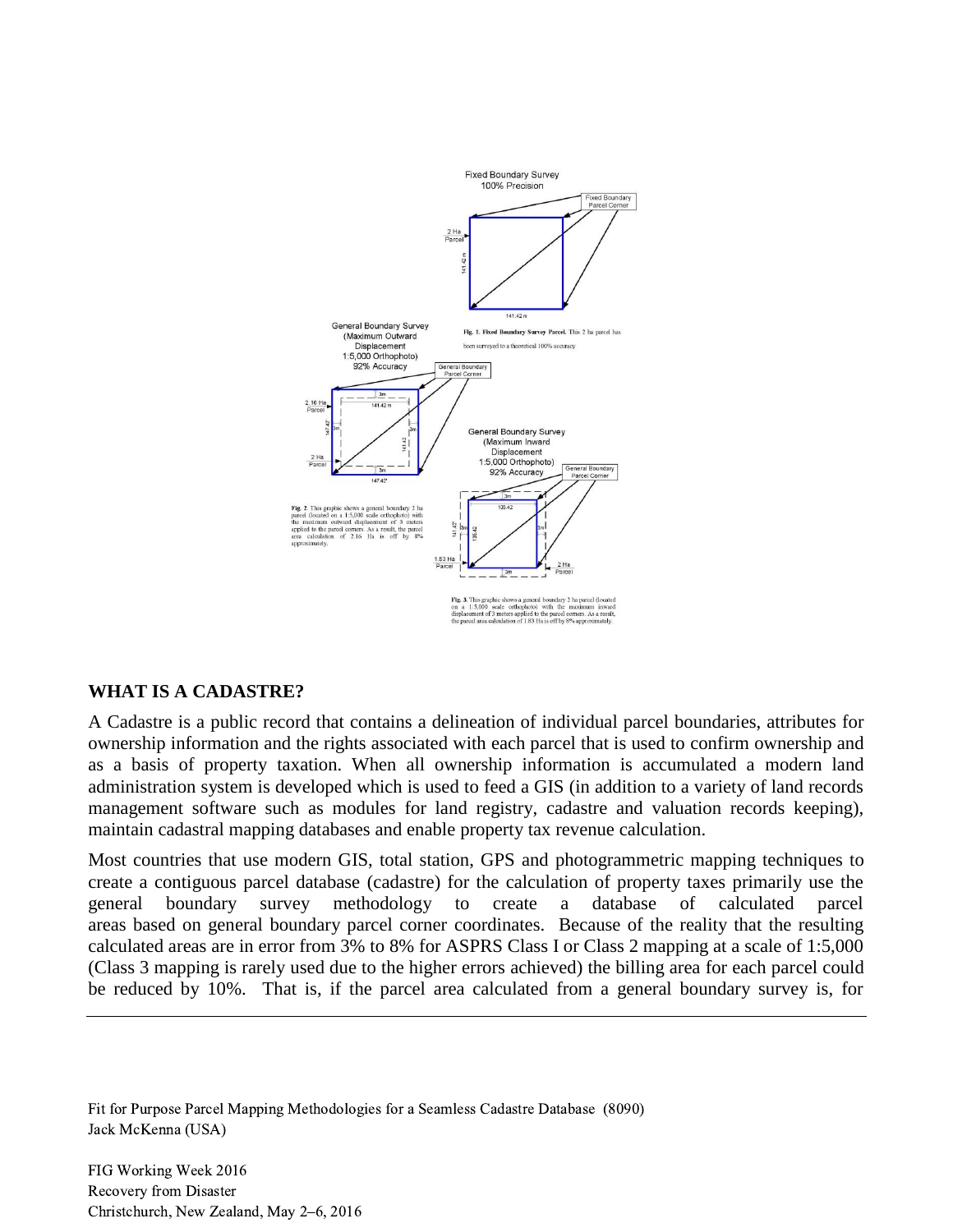example, 2.39 Ha, then the area billed by the tax office could be 2.39 Ha less 0.24 Ha, or 2.15 Ha. This 10% buffer ensures that owners have confidence that they are not being over-billed for the taxes associated with their property. In the event that the owner needs to determine his property area with greater accuracy, for example when applying

Fit for Purpose Parcel Mapping Methodologies for a Seamless Cadastre Database (8090) Jack McKenna (USA)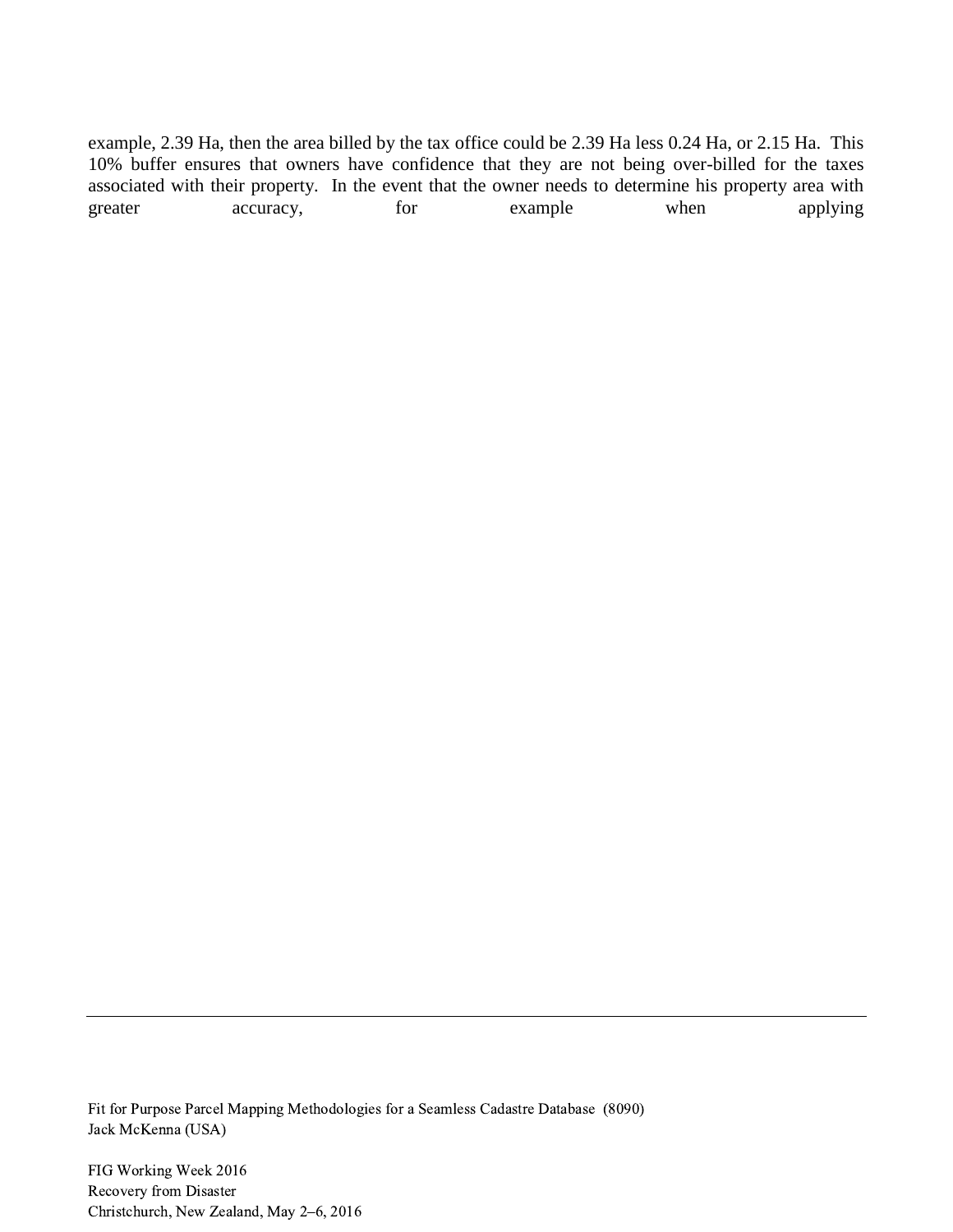for a mortgage or selling the property, then a 2cm accuracy fixed boundary survey can be carried out at the owner's expense.

The following table (**Table 1**) shows the level of accuracy that is achieved utilizing photogrammetric mapping techniques that are based on internationally accepted mapping standards. American Society for Photogrammetry and Remote Sensing (ASPRS) mapping accuracy is reported as *Class 1, Class 2, or Class 3*. Class 1 accuracy for horizontal and vertical components is shown below. Class 2 accuracy applies to maps compiled within limiting RMSE's twice those allowed for Class 1 maps. Similarly, Class 3 accuracy applies to Federal Geographic maps compiled within limiting RMSE's three times those allowed for Class 1 maps.

ASPRS Accuracy Standards for Large-Scale Maps evaluates positional accuracy for the x-component and the y-component individually. Positional accuracy is reported at ground scale.

|  |  | <b>ASPRS Map Accuracy</b> |
|--|--|---------------------------|
|--|--|---------------------------|

| <b>Map Scale</b><br>(Metric) | Class 1<br>Planimetric Accuracy<br>limiting RMSE (cm) | Class 2<br><b>Planimetric Accuracy</b><br>limiting RMSE (cm) | Class 3<br>Planimetric Accuracy<br>limiting RMSE (cm) |
|------------------------------|-------------------------------------------------------|--------------------------------------------------------------|-------------------------------------------------------|
| 1:1,200                      | 30                                                    | 60                                                           | 90                                                    |
| 1:2,000                      | 50                                                    | 100                                                          | 150                                                   |
| 1:2,400                      | 61                                                    | 122                                                          | 183                                                   |
| 1:4,800                      | 122                                                   | 244                                                          | 366                                                   |
| 1:5,000                      | 127                                                   | 254                                                          | 381                                                   |

#### **Table 1**

The table below (**Table 2**) shows the accuracy obtained for general boundary parcel calculation for parcels of varying areas, depending on which accuracy class and map scale has been used for the digital orthophoto production.

*Note: Parcel calculation accuracy increases when the map scale is smaller and the parcel area is larger. Areas below were calculated based on ASPRS accuracies shown in Table 1.* 

| <b>Map Scale</b> | <b>Class 1</b> | Class 2 | Class 3 | <b>Map Type</b> |
|------------------|----------------|---------|---------|-----------------|
| 1:5,000          | 99%            | 98%     | 97%     | (20 Ha parcel)  |
| 1:5,000          | 98%            | 96%     | 93%     | (5 Ha parcel)   |

Fit for Purpose Parcel Mapping Methodologies for a Seamless Cadastre Database (8090) Jack McKenna (USA)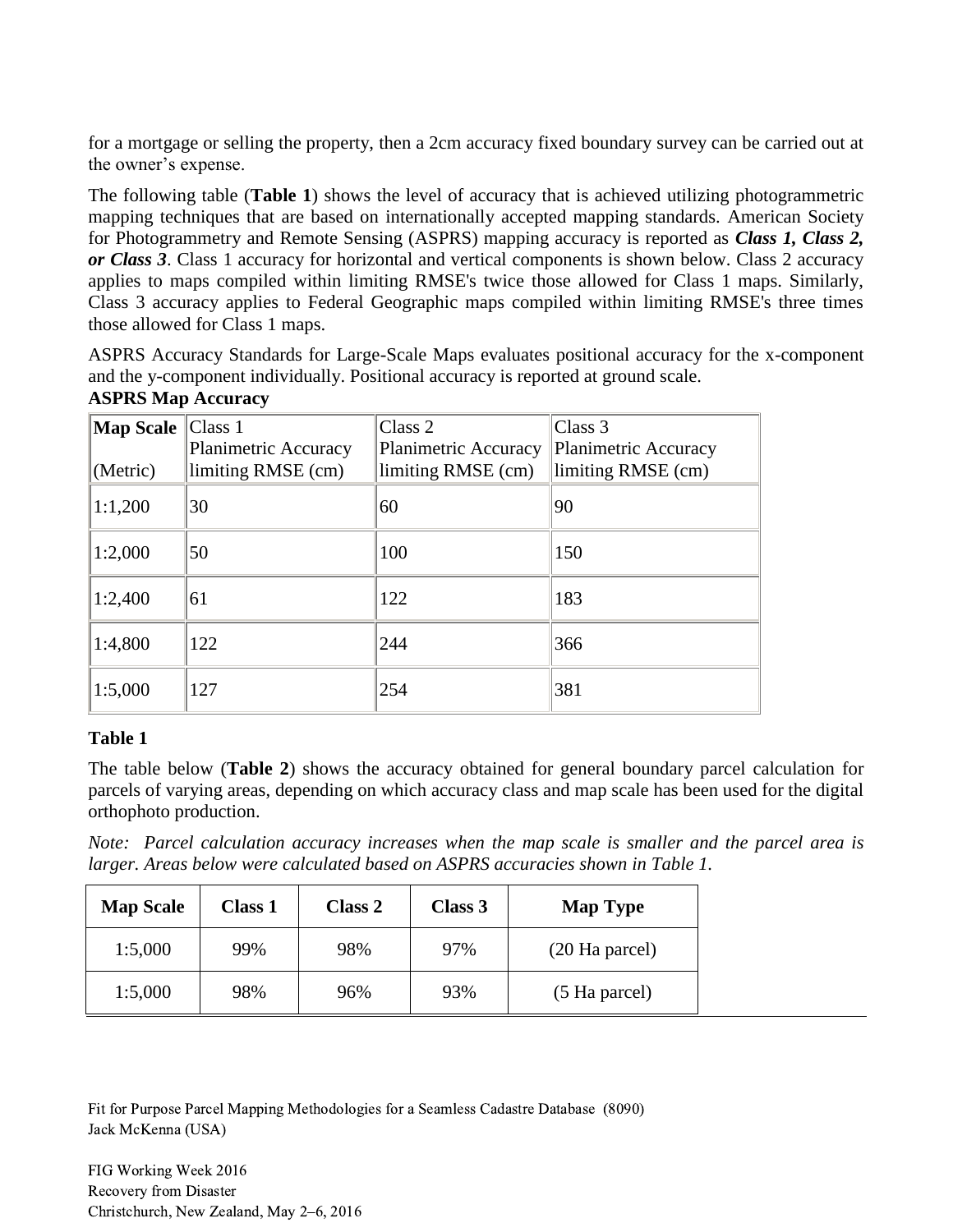| 1:5,000 | 97% | 93% | 90% | (2 Ha parcel)                     |
|---------|-----|-----|-----|-----------------------------------|
| 1:2,000 | 97% | 95% | 92% | $(0.5 \text{ Ha } \text{pareel})$ |
| 1:2,000 | 94% | 88% | 83% | $(0.1$ Ha parcel)                 |
| 1:1,250 | 88% |     |     | $(0.1$ Ha parcel)                 |

## **Table 2**

*Note: Whatever the level of accuracy that is achieved using general boundary survey methodology, it is important to note that the cost of creating a general boundary parcel is typically 5% to 10% of the cost of creating a parcel using fixed boundary survey methodology. Parcels measuring 0.1 Ha or less could be placed in a uniform category for taxation purposes.*

## **LARGE ADMINISTRATIVE AREA PARCEL DATABASES**

When parcel corner coordinates are acquired for a large number of parcels, for example for a village, a city or an entire country, a cadastral geodatabase is created. A cadastral database represents and contains ownership data for a continuous surface of connected parcels.

If a parcel split occurs, two new parcels are added to the cadastral database and the original parcel database is maintained as part of the historical record. In a geodatabase, the parcel-based topology of the database determines how parcels, boundary lines, corner points and other features share coincident geometry. Parcel polygons are defined by a series of boundary lines which can store recorded dimensions as attributes in a lines data table. Specific topological conditions support multiple survey records for adjacent parcel boundaries whose dimensions are specific for each parcel, even when the boundaries are shared. Topology is a branch of geometrical mathematics which is concerned with order, contiguity and relative position, rather than actual linear dimensions.

For a parcel survey that is being submitted in support of an application for a mortgage loan, marked parcel corners can be very accurately located using total station or GPS surveying equipment. The resulting survey of parcel corners in this manner is known as a "Fixed Boundary" survey. Often, even though the parcel is surveyed with great precision, the parcel corner coordinates are not produced on the national grid, but are created with parcel corner coordinates that are on a local grid specific to that parcel only. This is a major drawback when the parcel information is required to become part of a national cadastre.

The parcel corner coordinates are not intended to provide the true legal representation of a cadastral parcel. They are merely a part of the methodology developed to represent all the historical and legal record information available within a land administration system. Some GIS software packages (such as Esri's Parcel Fabric) support a coordinate-based cadastre with the goal to continually refine and establish digital representation of coordinates at the corners of parcels.

Fit for Purpose Parcel Mapping Methodologies for a Seamless Cadastre Database (8090) Jack McKenna (USA)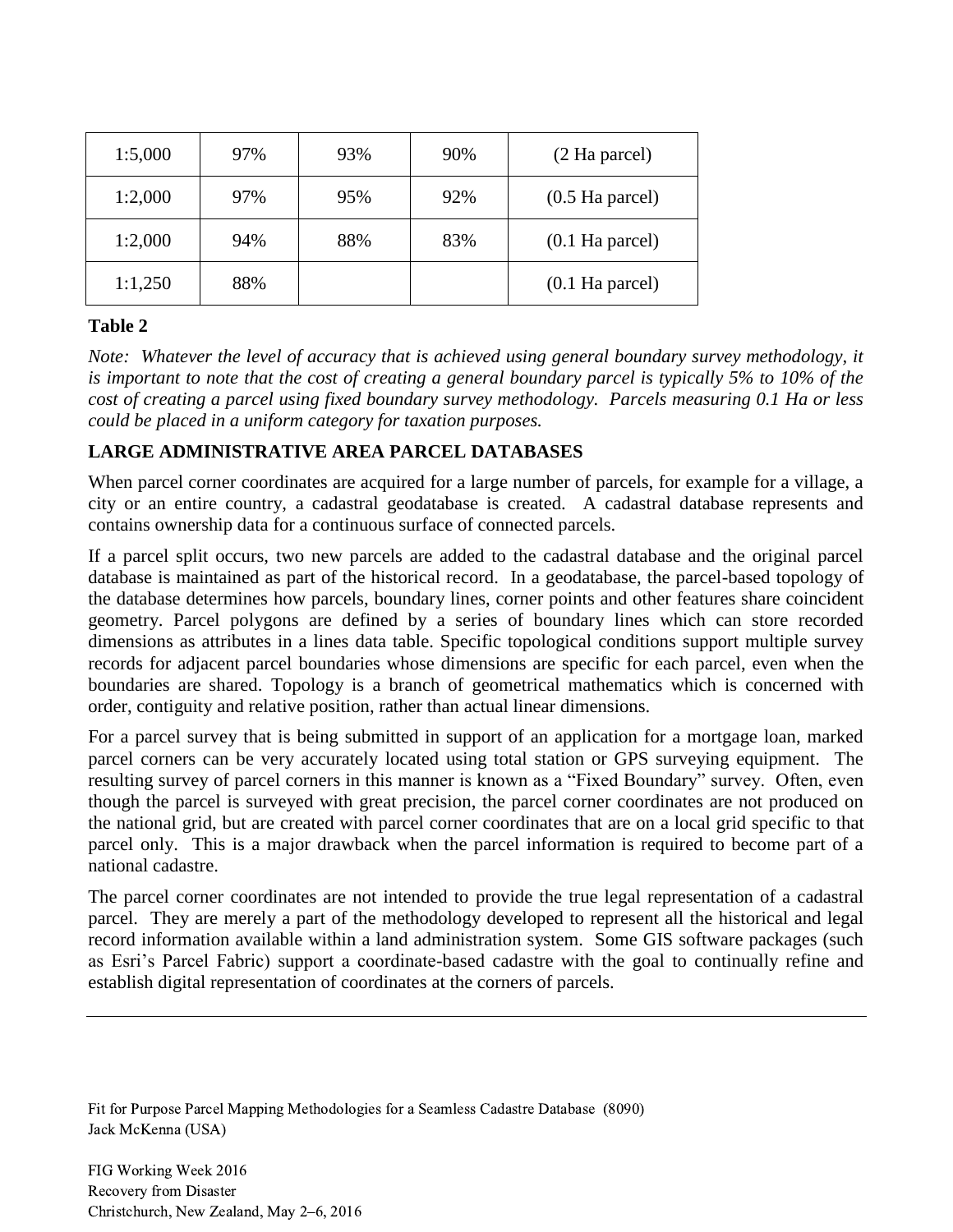For many years cadastral boundary networks were created with no accurate reference to real-world coordinate locations as surveyors did not tie into the national grid. With the advent of high accuracy total station and GPS surveying equipment it has become significantly easier to use coordinates to geographically define parcel locations. Traditional survey methods used for relocating property boundary corners may be interpreted in different ways. When different surveyors use different positioning data to re-establish the location of a boundary, boundary location disputes often arise. A coordinate provides a unique and unambiguous record of a point and can be quickly and accurately relocated with the use of total stations and GPS receivers.

To gain maximum benefit from the use of coordinates, a system needs to be in place within the cadastre that provides a measure of the reliability, consistency and accuracy of coordinates in a parcel boundary network. Traditional parcel data management has focused on entry of individual parcel and subdivision plans that use coordinate geometry (COGO) to enter high accuracy metes (bearings and distances) and bounds (neighboring lands) descriptions. The following is a typical metes and bounds example: "Commencing at the point of beginning then North 44°35'16" East 100.26 meters, then Northwest 26° 14'58" 195.37 meters". Using such a workflow, individual parcels or subdivision plans are entered independently of all other survey plans. While such a workflow is adequate for management of individual parcels, a contiguous parcel database across an entire jurisdiction is difficult to assemble in this manner.

The best-fit-to-ortho mapping technique involves use of geo-referenced digital orthophotos that have been created for a given jurisdiction (for example a municipality). Using this mapping technique, cadastral maps are completed to the same level of accuracy as the digital orthophotos based on the visual fit of the parcel boundaries to photo identifiable features that appear in the digital orthophoto image.

The following steps are taken in the cadastral mapping workflow:

- Analyze the location of roads, tracks and trails that appear on the digital orthophotos and use those features as guidelines for the placement of road Rights-of-Way (ROW) and road centerlines.
- Analyze ground evidence on the digital orthophotos pertaining to structures, fences, walls, hedges, hydrographic features, vegetation lines and agricultural lines and use these features as guidelines for the placement of parcels.
- Place the pertinent data for parcels on a block-by-block or small-cluster basis.
- Create a unique parcel identification number (PIN) for each parcel.
- Place Errata Notes for areas of conflict that will require adjudication.
- It is important to take note of the fact that when fixed boundary parcel surveying techniques are used to create individual survey plans with *survey precision*, that precision is lost when the parcels are re-created as a contiguous parcel database using topographic maps or digital orthophotos as a backdrop. The resulting contiguous parcel cadastre acquires *map accuracy*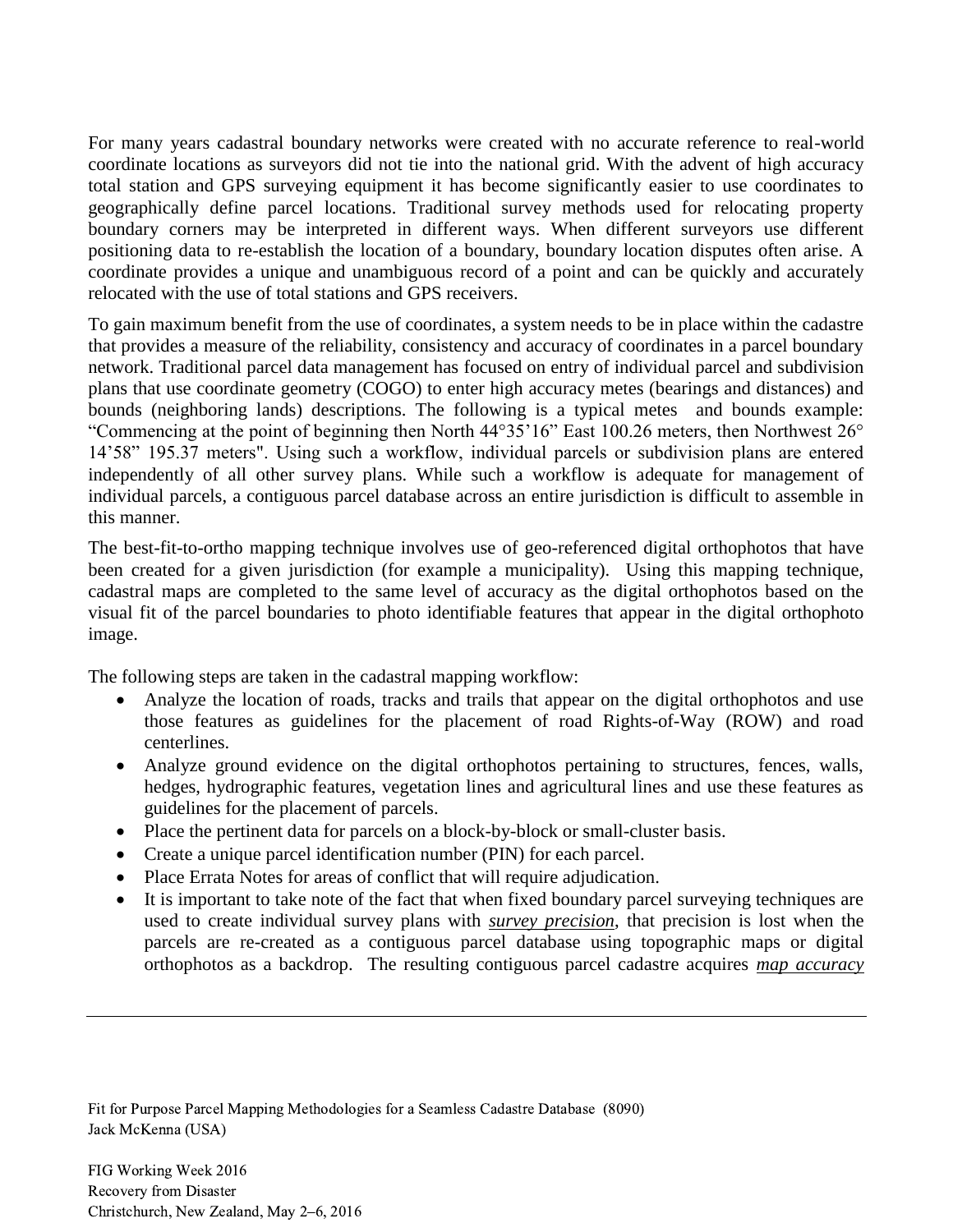and results in the creation of a "General Boundary" survey based cadastral database. (McKenna, 2016

## **CONCLUSION**

Parcel mapping that ensures secure land tenure for a large percentage of a nation's citizens can be produced at an acceptable and Fit-for-purpose level of accuracy using general boundary survey techniques that are a small fraction of the cost of parcel mapping created using fixed boundary survey techniques. Most modern cadastres, including most of the 3,000 American county cadastres, are mapped according to internationally recognized mapping standards for map scales of 1:1,250 (urban), 1:2,500 (peri-urban), 1:5,000 (rural) and 1:10,000 (rural).

*Note US map scales are typically 1:1,200 (urban), 1:2,400 (peri-urban) and 1:4,800 (rural).*

As a result of the reality that there is a choice of utilization of two different survey techniques (fixed boundary and general boundary) for the creation of cadastral maps, it is essential for users of a cadastre to be aware of the fact that parcel corner coordinates can be provided in two options:

- 1) Fixed Boundary Parcel Corner Coordinates
- 2) General Boundary Parcel Corner Coordinates

A map accurate contiguous general boundary cadastral database is cheaper, faster to produce and considerably more efficient to manage topologically than an individual parcel, fixed boundary, based cadastral database. As stated above, it is important to note that individual parcels created using fixed boundary survey techniques eventually need to be reassembled into a contiguous parcel database that inevitably involves use of a digital orthophoto or topographic map database that relegates them to general boundary status.

Cadastral databases must have a continuous parcel network that can be managed and referenced to realworld coordinates using a comprehensive geospatial framework. The feature geometry of many GIS data layers is required to fit onto, and be coincident with, the cadastral database. The result is a highly accurate GIS database that meets the goals of surveyors, registry and cadastre offices, tax offices, multiple government agencies and GIS professionals and supports multiple GIS applications that must have geospatially accurate data layer representations.

It has been demonstrated above that a general boundary parcel corner accuracy of 3 m (1:5,000) or better (easily attainable using even satellite imagery) is capable of parcel area calculation that is within 92% of the parcel's actual area. Digital orthophotos can be created that enable general boundary parcel mapping that is accurate to 30 cm. Such accuracy produces digital orthophotos to 1:1,250 map accuracy standards, an accuracy that has been, and still is, internationally regarded as a very acceptable accuracy for topographic and parcel mapping.

Many so called "fixed boundary" parcels are surveyed by less than competent surveyors (for sure the pin cushion practitioners!) using inferior optical equipment for angle measurement and less than adequate distance measurement techniques (e.g. un-calibrated measuring tapes) that are fortunate to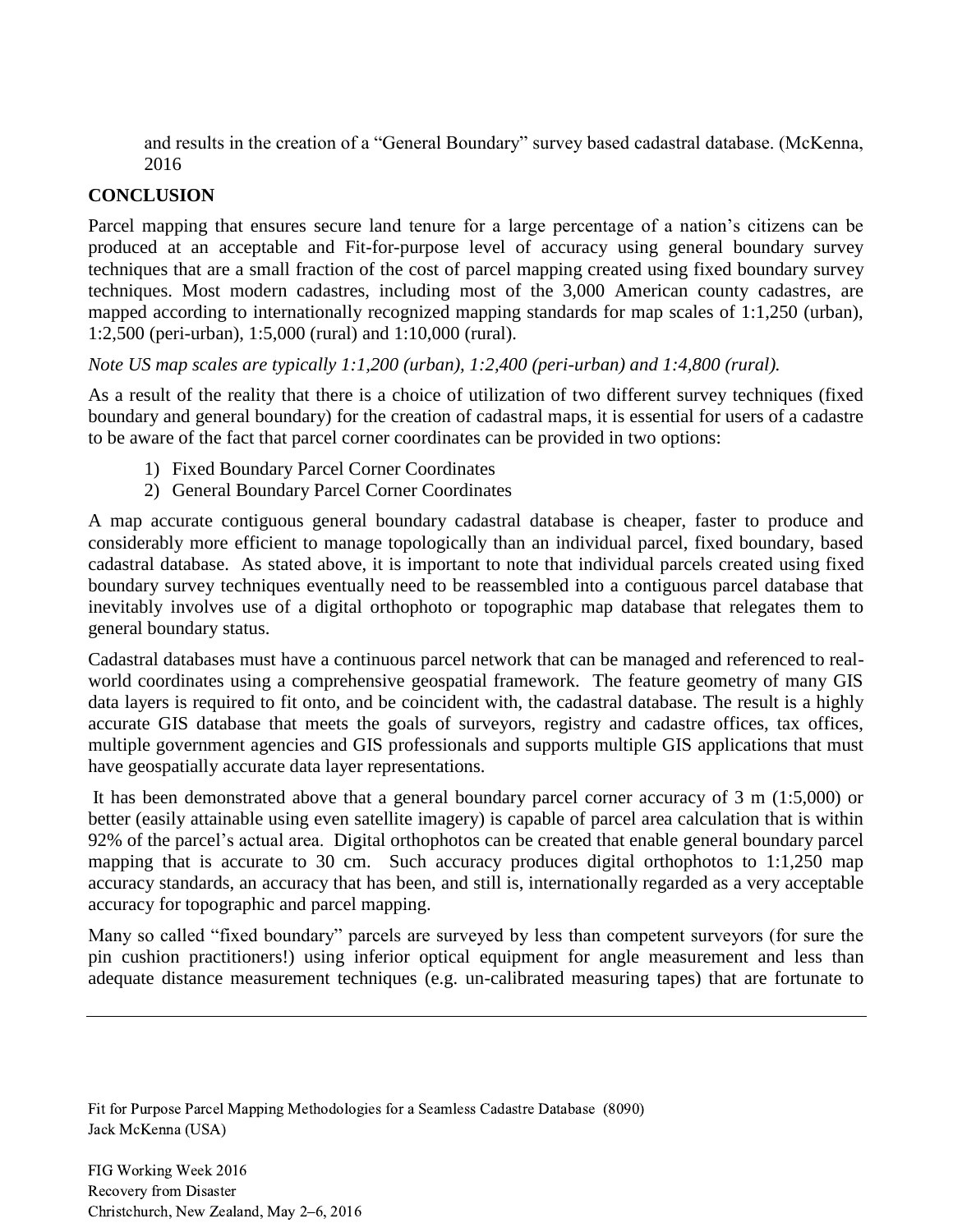achieve survey traverse closures of 1:5,000. Using modern optical survey equipment there is no reason why 1:25,000 should not be the minimum standard for a traverse closure for a parcel survey.

Even the poorest of countries sometimes insist on creation of a fixed boundary cadastre that has been surveyed to an accuracy of 1 or 2 cm. When does a fixed boundary survey become a "real" fixed boundary survey? Is it when parcel corners are surveyed to 1 cm accuracy? Or 2 cm accuracy? Or 10 cm accuracy? There are those who are of the opinion that even at 1 cm parcel corner accuracy, the parcel is still a general boundary survey. If a homeowner or bank must have a 1 cm accurate survey plan then that homeowner, not the other citizens, can pay to have that survey completed at a cost, depending on the country, of between \$200 and \$1,500. Compared to the approximate \$10 per parcel cost for general boundary parcel mapping. And besides, the fixed boundary parcel is no more efficient at being the repository for all parcel attributes (rights, owner name, valuation, etc.) than a general boundary parcel. The reality is that a general boundary parcel is a really good location for "parking" the scanned image of a fixed boundary survey plan of the same parcel. It is a simple matter to attach that scanned fixed boundary survey plan as an attribute to a general boundary centroid, click on the centroid and display and print the survey plan.

General boundary surveys using satellite and aerial imagery and best fit to ortho mapping techniques can result in cost and time savings of as much as 90%. The question must be asked: "Is the relatively exorbitant cost and huge increase in time required to create a fixed boundary cadastre a technologically, financially and politically prudent direction to take?" This paper demonstrates that general boundary parcels are created with Fit-for-purpose accuracy, quicker and cheaper per the FIG and World Bank Fit-for-purpose objectives. Realistically, the cost for cadastre creation should be a hybrid of both surveying methodologies: general boundary parcels using photogrammetric data (topographic mapping or digital orthophotography) and fixed boundary for the parcels that cannot be derived by any means other than field surveying. It is time to stop thinking of parcel corner accuracy in terms of centimeter accuracy for creation of most fiscal cadastres and create affordable revenue-generating cadastre databases, based on the UK Land Registry model. The UK model complies with the accuracies of time-honoured and NSDI compliant map scales of 1:1,250, 1:2,500, 1:5,000 and 1:10,000. The resulting cost savings can be put to better use on other aspects of land administration activity.

#### **REFERENCES**

**Benjamin,** Lennard Cherry; Marigold, Harold Walter, (1899) *The Land Transfer Acts of England and Wales, 1875 and 1897, Rules and Orders Thereunder*, Published by Sweet and Maxwell Limited, London **Cahill,** Kevin. (2006) *Who Owns the World*, Published by Mainstream Publishing Company, Edinburgh, Scotland **de Soto,** Hernando, (2000) *The Mystery of Capital,* Published by Basic Books, New York, NY, USA **Goodwin,** D (2013) *Deferred Monumentation and the Shakedown Factor*, Survey Review, 45:328, 19-24 **Lucas,** [Jeffery N,](https://www.google.com/search?tbo=p&tbm=bks&q=inauthor:%22Jeffery+N.+Lucas%22) (2011) *[The Pincushion Effect, The Multiple Monument Dilemma in American Land Surveying,](http://store.bnpmedia.com/store/the-pincushion-effect/index.html) Published by nsps, Book Review Quoted* **McKenna,** Jack, (2006) *Making a Living in the Global GIS Marketplace*, [http://www10.mcadcafe.com/nbc/articles/view\\_article.php?articleid=246353](http://www10.mcadcafe.com/nbc/articles/view_article.php?articleid=246353)

Fit for Purpose Parcel Mapping Methodologies for a Seamless Cadastre Database (8090) Jack McKenna (USA)